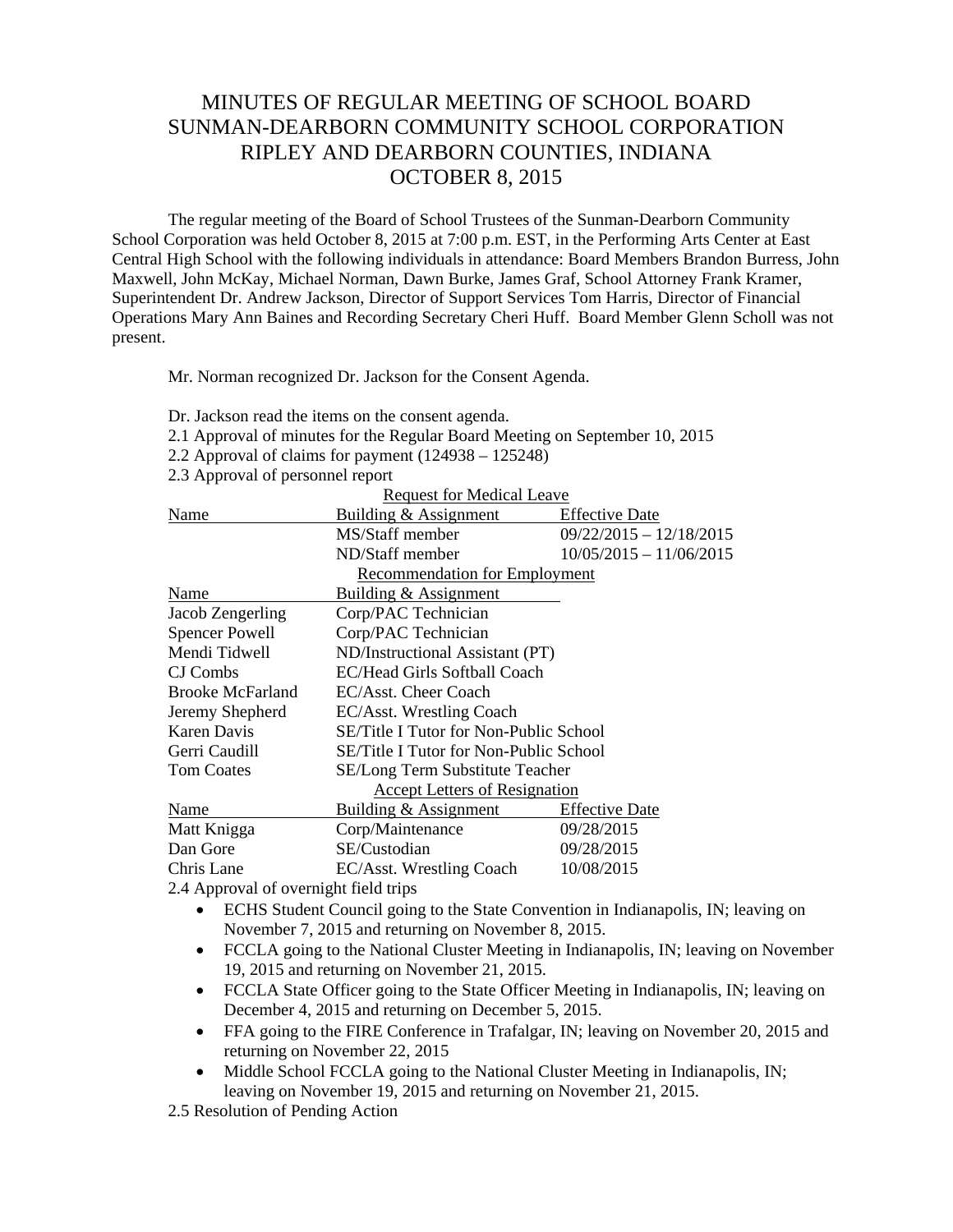Dr. Jackson recommended that consent agenda items 2.1 through and including 2.5 be approved with one motion and one vote as presented.

 Mr. Maxwell made a motion, seconded by Mrs. Burke, to approve consent agenda items 2.1 through and including 2.5. The motion carried by voice vote.

 Dr. Jackson recognized Mr. Kramer to explain the details of the request for an easement at Bright Elementary to DCRSD and LMH Utilities.

Dr. Jackson recommended that the Board approve the request for an easement as presented.

 Mr. Burress made a motion, seconded by Mrs. Burke, to approve the request for an easement. Mr. Graf and Mr. Norman asked for confirmation that this will not cost the corporation any money. Mr. Kramer confirmed this and stated that the corporation will actually be receiving money for this easement. The motion carried by voice vote.

 Dr. Jackson reviewed the 2016 budget and recommended that the Board approve to adopt the budget as presented.

 Mrs. Burke made a motion, seconded by Mr. Maxwell, to adopt the 2016 budget. The motion carried by voice vote.

Dr. Jackson recommended that the Board approve the Resolution to adopt the 2016 CPF Plan.

 Mrs. Burke made a motion, seconded by Mr. Maxwell, to adopt the 2016 CPF Plan. The motion carried by voice vote.

 Dr. Jackson recommended that the Board approve the Resolution to adopt the 2016 Bus Replacement Plan.

 Mr. Burress made a motion, seconded by Mr. Maxwell, to adopt the 2016 Bus Replacement Plan. The motion carried by voice vote.

Dr. Jackson recommended that the Board approve the Tax Neutrality Resolution.

 Mrs. Burke made a motion, seconded by Mr. Graf, to approve the Tax Neutrality Resolution. The motion carried by voice vote.

 Dr. Jackson discussed the 2016-17 school calendar and recommended that the Board approve the calendar for the 2016-17 school year as submitted.

 Mr. Burress made a motion, seconded by Mr. Maxwell to approve the 2016-17 calendar. Discussion took place in regards to the start and end date. Mr. Burress amended his motion.

 Mr. Burress made a motion to approve the 2016-17 school calendar making December 21 a student day and making the last student day May 26 and the last teacher day May 30.

 Mr. Norman asked for a second on the new motion. The motion died for lack of a second. The agenda item was tabled to the November 12, 2015 Board Meeting.

 Dr. Jackson discussed the changes to Administrative Guideline 7520 and recommended that the Board approve the changes.

 Mrs. Burke made a motion, seconded by Mr. Maxwell, to approve the changes to AG 7520. The motion carried by voice vote.